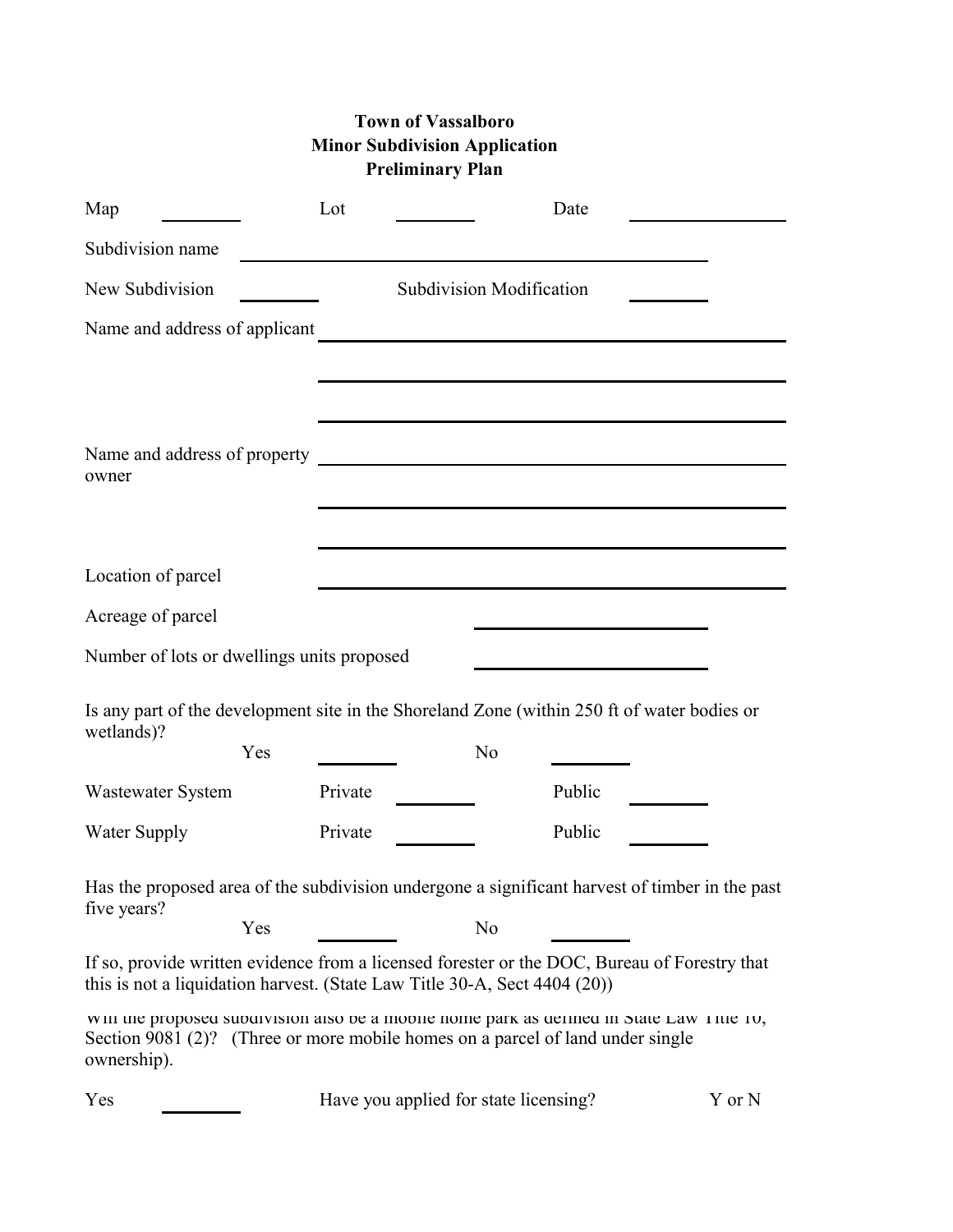No

The following additional information is needed for an application to be considered complete.

List of abutter names and addresses

Proper notification of abutters with registered return receipt mail a minimum of seven days prior to submittal

## **The following information should be included on the subdivision plan**

| Ordinance #    |                                                                                                                                                           |
|----------------|-----------------------------------------------------------------------------------------------------------------------------------------------------------|
| 1a             | Name of subdivision or identifying title                                                                                                                  |
| 1 <sub>b</sub> | Name of municipality                                                                                                                                      |
| 1c             | Assessors map and lot numbers                                                                                                                             |
| 3a             | Date plan was prepared                                                                                                                                    |
| 3 <sub>b</sub> | North arrow                                                                                                                                               |
| 3c             | Graphic plan scale                                                                                                                                        |
| $\overline{4}$ | Names and addresses of record owner, applicant, preparer of plan, and<br>abutting property owners                                                         |
| 5a             | A standard boundary survey including bearings and distances of all<br>boundaries made by a registered land surveyor                                       |
| 5 <sub>b</sub> | Appropriate monument type (granite, concrete, iron pin, or drilled hole<br>in ledge) indicated at each lot corner                                         |
| 8 <sub>b</sub> | A map showing all locations of proposed subsurface wastewater<br>disposal systems, test pits, and required fifty foot setback from lot<br>property lines. |
|                | V11 E2b On lots where the limiting solil factor $<$ 24 inches, a reserve disposal<br>area indicated on plan not to be built upon.                         |
|                | VII B2a, b Proposed locations of private and community well locations                                                                                     |
| 10             | Wetlands identified regardless of size                                                                                                                    |
| 11a            | Number of acres                                                                                                                                           |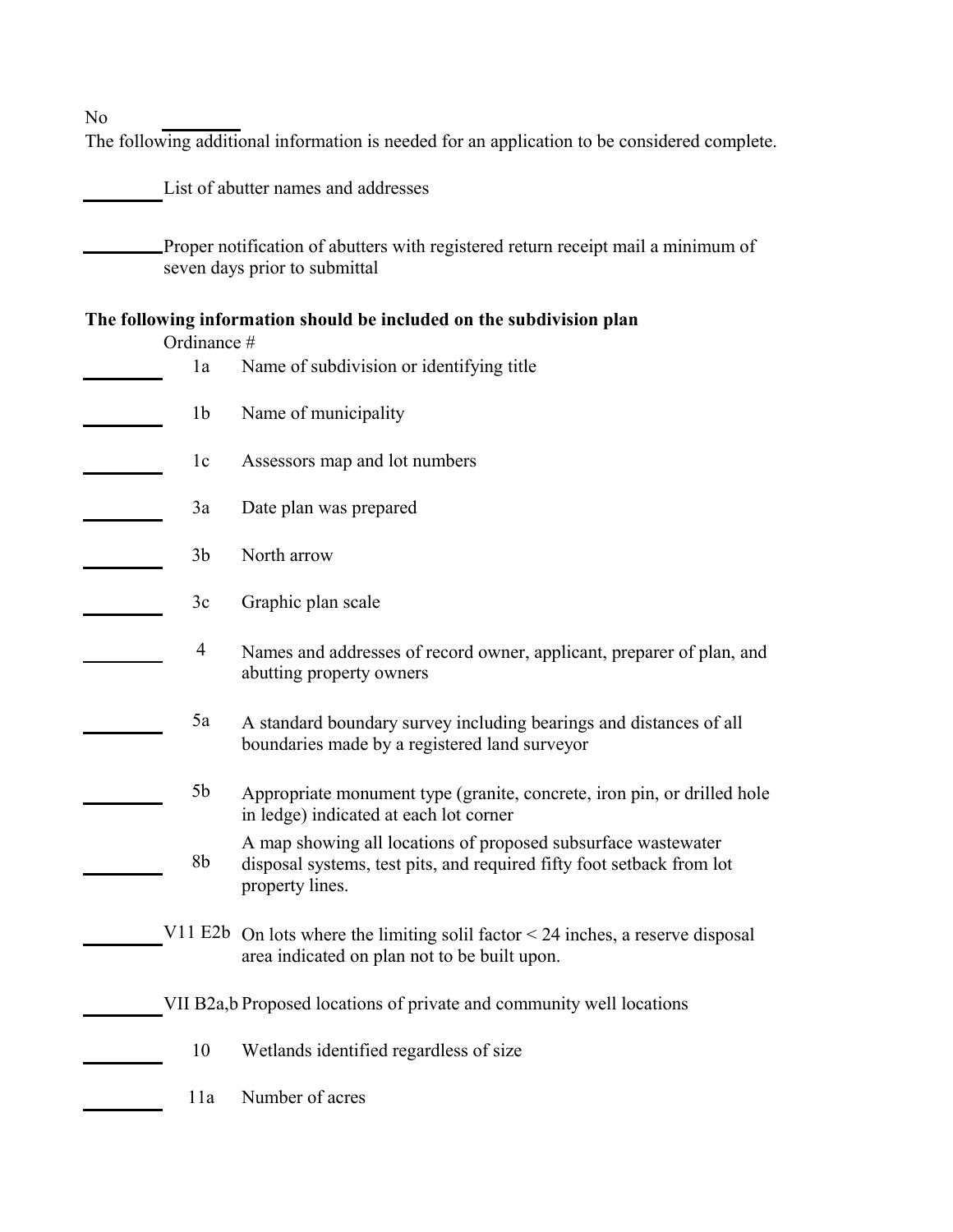| 11b                    | Location of property lines                                                                                                                                                                                                                            |
|------------------------|-------------------------------------------------------------------------------------------------------------------------------------------------------------------------------------------------------------------------------------------------------|
|                        | <b>Subdivision Plan (continued)</b>                                                                                                                                                                                                                   |
| Ordinance #            |                                                                                                                                                                                                                                                       |
| 11c                    | <b>Vegetative Cover</b>                                                                                                                                                                                                                               |
| 11d                    | Existing Buildings and essential existing physical features                                                                                                                                                                                           |
| 11e                    | Proposed building locations that meet all setback requirements of the<br>Building Permit Ordinance and the Subsurface Wastewater Disposal<br>Rules                                                                                                    |
| 12                     | Location of rivers, stream, and brooks, lakes, and indication of lake<br>watershed                                                                                                                                                                    |
| 13                     | Contour lines at 10 foot intervals or other interval acceptable to Board.                                                                                                                                                                             |
| 14                     | Location and size of existing and proposed sewers, water mains,<br>culverts, and drainage ways within subdivision and adjacent properties.                                                                                                            |
| 15a                    | Location and names of existing streets and highways                                                                                                                                                                                                   |
| 15 <sub>b</sub>        | Location of proposed easements, building lines, park, and other open<br>spaces on or adjacent to the subdivision                                                                                                                                      |
| 16<br>VII <sub>G</sub> | Location of proposed open space areas including vegetative buffer<br>strips, and common use areas, high and moderate value wildlife areas,<br>protected historic places, protected ME Natural Areas, and shoreland<br>zone resource protection areas. |
| 17                     | Location of land dedicated to public use.                                                                                                                                                                                                             |
| 18                     | Location of boundaries of 100 year flood plain, if applicable.                                                                                                                                                                                        |
|                        | Location of shoreland zones, if applicable                                                                                                                                                                                                            |
|                        | <b>Other Required Information</b>                                                                                                                                                                                                                     |
| $\overline{2}$         | Verification of title, right and interest to the property                                                                                                                                                                                             |
| 6                      | Copy of most recently recorded deed, deed restrictions, easements, right<br>of ways, or other encumbrances affecting the property                                                                                                                     |
| 7                      | Copy of deed restrictions intended to cover all lots and dwellings                                                                                                                                                                                    |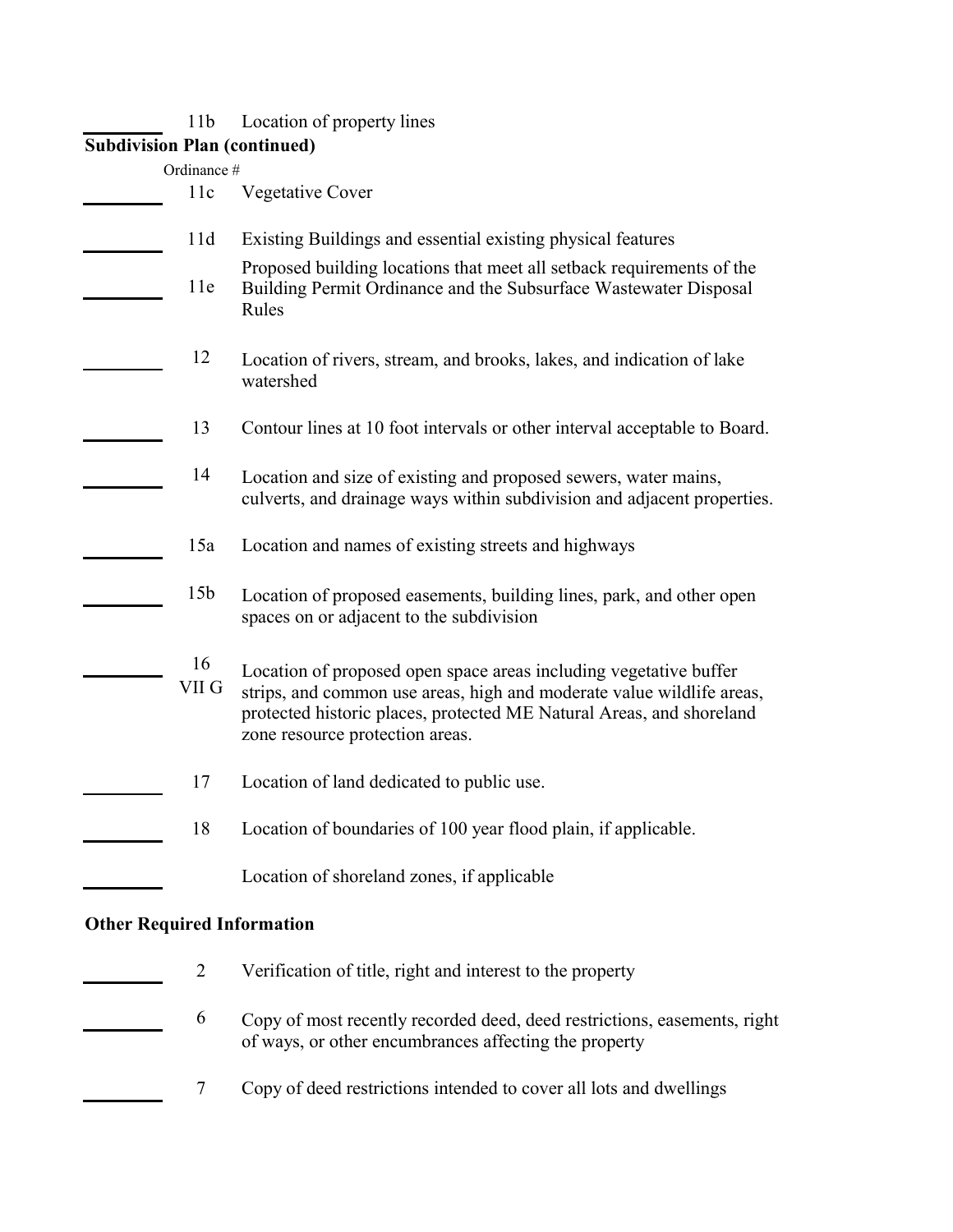| 8a             | When sewage disposal is to a public sewer, a letter from the Sanitary<br>District confirming that there is adequate capacity to accept the<br>subdivision wastewater. |
|----------------|-----------------------------------------------------------------------------------------------------------------------------------------------------------------------|
| 8b             | When sewage disposal is to private subsurface systems, a copy of HHE-<br>200's for each lot.                                                                          |
| 9 <sub>b</sub> | If water supply is public, a letter from the Kennebec Water District<br>confirming adequate supply, pressure and approval of extensions                               |
| 10             | A high intensity soils survey by a Certified Soils Scientist                                                                                                          |
| 19             | Hydrologic assessment by certified geologist or P.E. for subdivisions<br>located over a sand and gravel aquifer and served by private sewers                          |
| 20             | Erosion and Sediment Control Plan consistent with ME Erosion and<br>Sediment Control Handbook (ME DEP Mar 1991)                                                       |
| Ordinance #    |                                                                                                                                                                       |
| 21             | Stormwater Management Plan                                                                                                                                            |
|                | Note: May only be waived by Board if all of the following criteria are m<br>a Not in watershed of great pond                                                          |
| Waived         | b Will not involve grading which changes drainage patterns<br>c Addition of impervious surfaces < 5% of subdivision area                                              |
| 22             | Letter from IF&W confirming or denying locations of high and<br>moderate value wildlife areas                                                                         |
| 22             | Letter from ME Natural Areas Program confirming or denying locations<br>of such designated areas                                                                      |
| 23             | A plan for the location and dimensions of vegetative buffer strips                                                                                                    |
| 24             | Letter from National Register of Historic Places confirming or denying<br>areas of historic significance                                                              |
| 25             | Location and method for disposal of land clearing and construction debri                                                                                              |
| 26             | ME DOT driveway entrance permit, if applicable.                                                                                                                       |
| 27             | Letter from Fire Chief and Town Manager indicating their review and<br>approval                                                                                       |